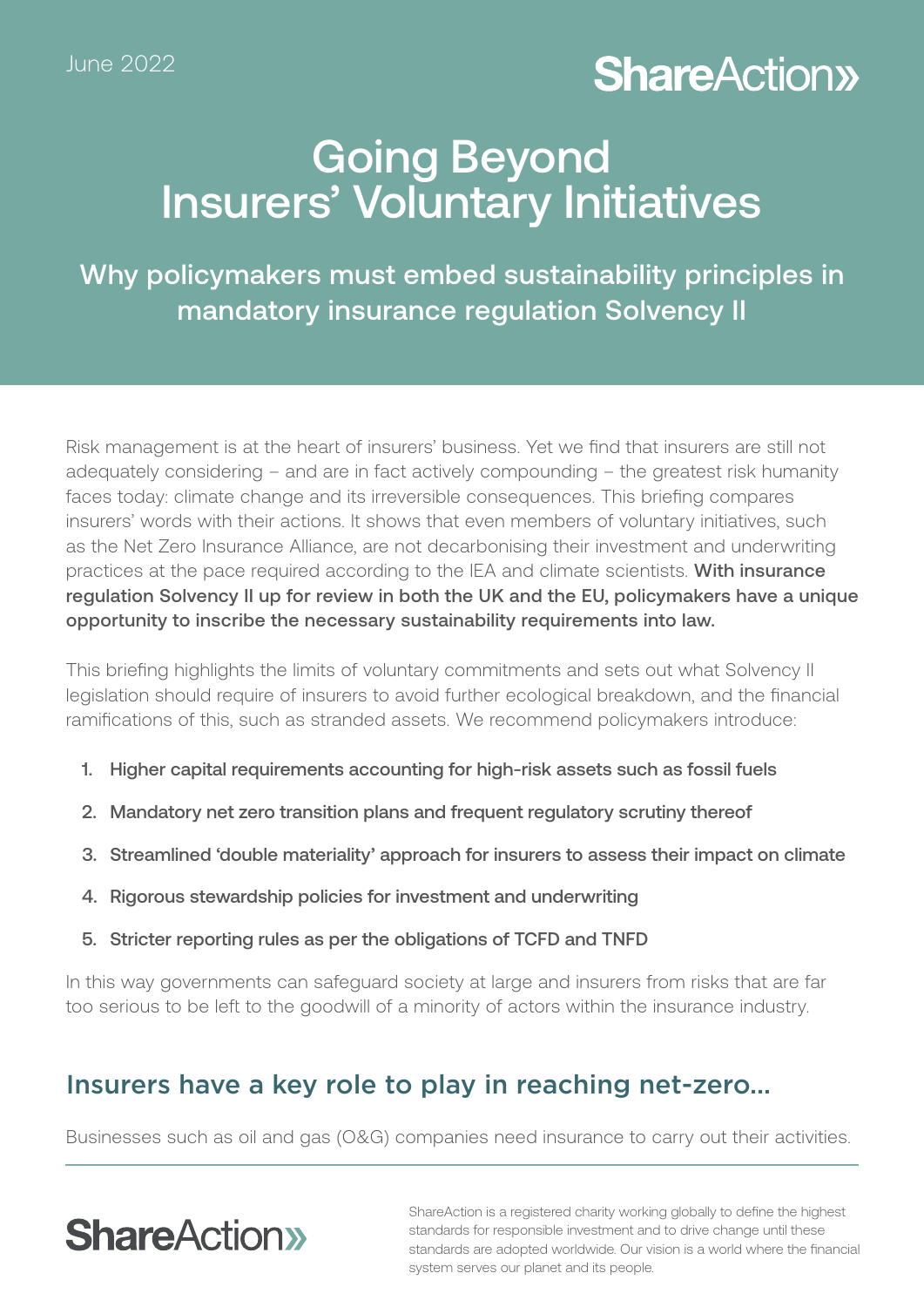This means the insurance sector has a direct say in what kind of projects can go ahead. Similarly, in choosing how they invest, insurers can decide to fund and profit from some of the most polluting activities – or they can [steward companies](https://shareaction.org/policies/letter-on-stewardship-in-renewed-sustainable-finance-strategy) away from unsustainable activities or divest from them altogether.

### …but they aren't getting there voluntarily

Despite this striking potential for action, we find that too few insurers have robust fossil fuel exit policies, and even members of the voluntary initiative Net Zero Insurance Alliance (NZIA) fall short of responsible investment and underwriting standards. Of the NZIA's 25 members, just five – **Allianz** (Germany), **AXA** (France), Hannover RE (Germany), Swiss RE (Switzerland) and **Zurich** (Switzerland) – have underwriting policies across all four fossil fuel (sub) sectors: coal, O&G, tar sands, and Arctic sources. And this isn't just troubling from a climate perspective, but from a financial perspective too. The value of insurers' assets [could fall eight](https://www.ft.com/content/0d09f5c4-b88e-440f-9d2f-598ee71281c9 )  [per cent](https://www.ft.com/content/0d09f5c4-b88e-440f-9d2f-598ee71281c9 ) in the most benign global warming scenario, but 15 per cent under the most extreme scenario.

### The Net Zero Insurance Alliance is far from net-zero aligned

The NZIA, formed in 2021, is a voluntary group of 25 leading insurers representing more than 11 per cent of the world's premium volume – money spent on insurance policies. NZIA members have committed to transition their (re)insurance underwriting portfolios to net-zero greenhouse gas (GHG) emissions and are ['aiming' to transition](https://www.unepfi.org/psi/wp-content/uploads/2021/07/NZIA-Commitment.pdf) their investment portfolio to net-zero GHG emissions by 2050. Yet many UK and EU members of the NZIA – even those at the forefront of responsible investment and underwriting – still underwrite and invest in risky fossil fuel projects.

European insurers continue to invest in fossil fuel-related assets, profiting from and fuelling climate destruction. For instance, major European insurers **AXA** (France), **Allianz** (Germany) and  $Aviva$  (UK) – some of the first NZIA members – were among the top five insurance [company investors](https://us.insure-our-future.com/major-insurers-invest-oil-gas-north-sea/) in North Sea fossil fuels between 2019 and 2021, having invested a combined total of US \$4.7 billion in O&G companies in the region.

Thanks to the Oil and Gas Policy Tracker<sup>1</sup>, which sheds light on the realities of companies' O&G exclusion policies, we can see that NZIA members' policies are riddled with loopholes. Despite grand claims about greening their portfolios, many still finance and insure harmful projects.

<sup>1</sup> The Oil and Gas Policy Tracker, launched by French NGO Reclaim Finance along with more than 15 other NGOs, is an online tool that assesses in detail the oil and gas exclusion policies (or lack thereof) of the 150 biggest financial institutions worldwide.

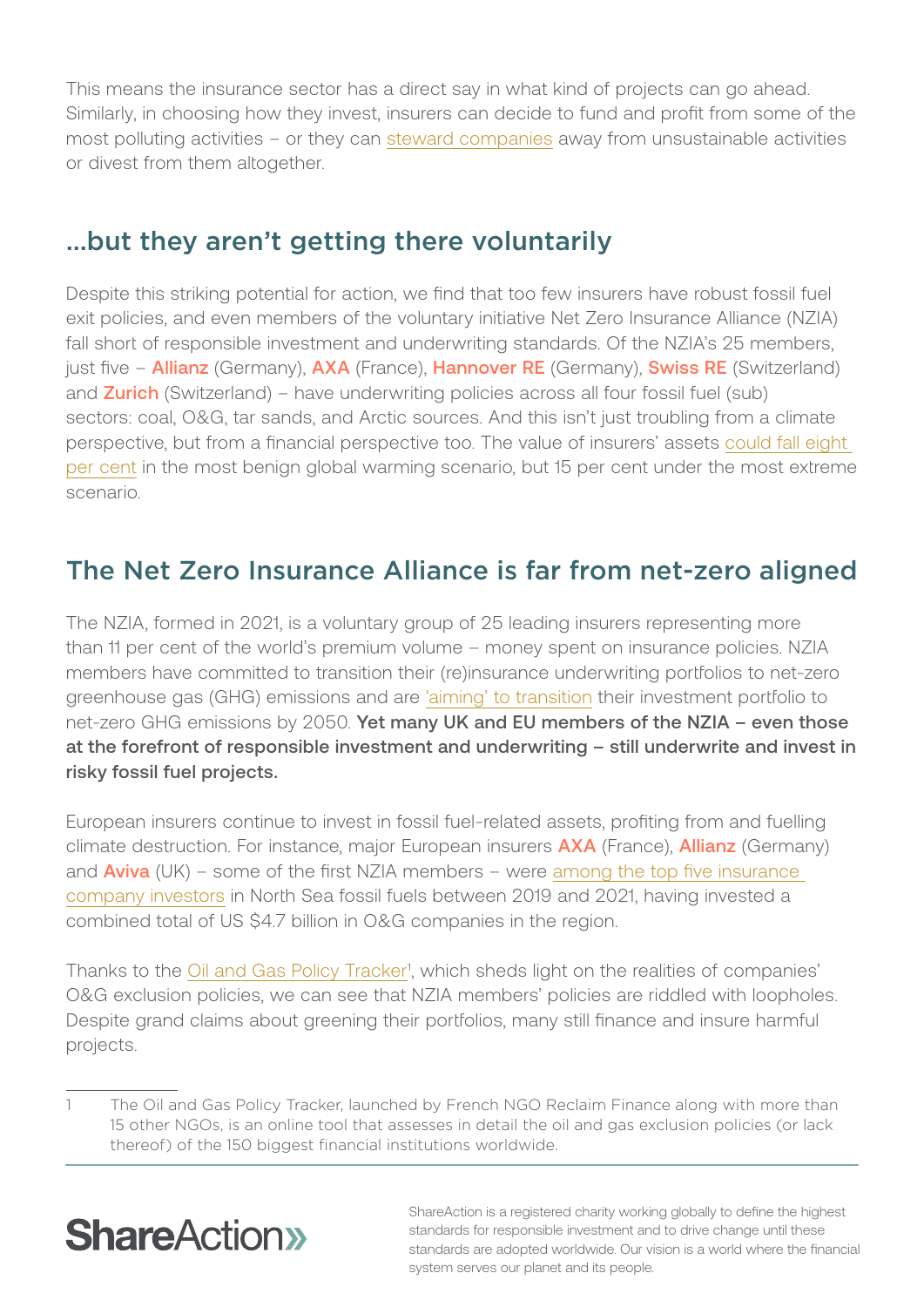## Case Study East African Crude Oil Pipeline



Whilst several leading insurers have now declined coverage for the East African Crude Oil Pipeline (EACOP) project – which involves building the longest heated oil pipeline in the world – out of environmental and social concerns, other have yet to do so. NZIA member Lloyd's (UK) has so far failed to respond to [a letter](https://www.stopeacop.net/our-news/100-organizations-are-calling-on-lloyds-to-reject-eacop) sent by nearly 100 civil society organisations asking that they tell their members not to provide (re)insurance coverage for the EACOP project.

Munich Re (Germany), the world's largest reinsurer, only just [committed](https://global.insure-our-future.com/munich-re-commits-to-not-insure-eacop/) not to underwrite the pipeline in response to mounting pressure, but the company still lacks a world-leading O&G policy (see below).

### Few insurance companies restrict their underwriting of fossil fuels<sup>2</sup>

The table below, summarising [data](https://docs.google.com/document/d/1B1zuUw6s4Gye6fyNV7cQxhVkwv7lY16z/edit) from global campaigning group [Insure Our Future](https://global.insure-our-future.com/), shows that insurers are not developing fossil fuel restriction policies at the pace required to secure a climate-safe world. The International Energy Agency (IEA[\) recently outlined](https://www.iea.org/reports/net-zero-by-2050) in explicit detail what is required for a climate-safe world. Namely, there is no room for new oil and gas fields in its pathway for the global energy sector to achieve net zero CO2 emissions by 2050. Yet despite this, only 18 of the world's insurers have committed to end or restrict underwriting tar sands projects, 15 have committed to end or restrict underwriting for Arctic fossil fuel development, and just 10 have committed to end or restrict underwriting for O&G development. It is only on coal where the numbers look better, with 39 insurers having committed to end or restrict insurance services. The overarching reality of the insurance industry's position on climate is grim.

2 Information correct at the time of writing (May 2022), based on *[Insure Our Future data](https://docs.google.com/document/d/1B1zuUw6s4Gye6fyNV7cQxhVkwv7lY16z/edit# via https://global.insure-our-future.com/)*.

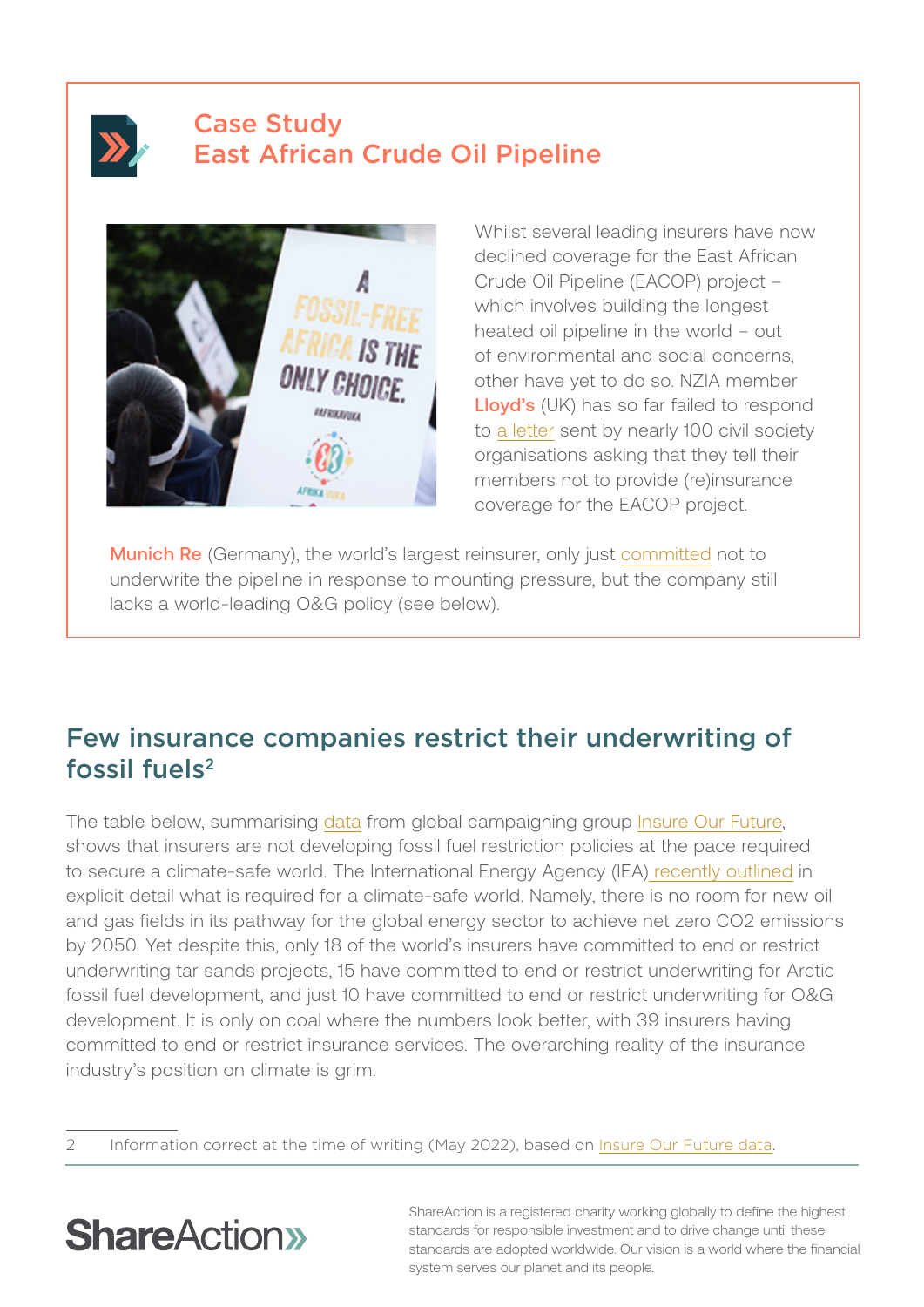### Number of companies with underwriting policies by fossil fuel sub-sector



The Ferret, an investigative journalism platform, [recently asked](https://theferret.scot/two-insurance-companies-rule-out-covering/) 46 international insurers if they would consider underwriting the UK's proposed Jackdaw gas field, or the proposed Cambo and Rosebank oil fields. Despite the controversial nature of the projects<sup>3</sup>, only two firms said they would not cover them on climate grounds  $-$  **Aviva** (UK) and **Generali** (Italy).

## Even coal – the dirtiest of fossil fuels – is still routinely insured

As outlined above, [39 insurance companies](https://docs.google.com/document/d/1B1zuUw6s4Gye6fyNV7cQxhVkwv7lY16z/edit) have so far adopted policies ending or restricting their support for new coal power projects. But coal insurance is not yet a thing of the past. Many European insurers continue to routinely cover existing coal customers. Astoundingly, **Allianz** (Germany), Munich Re (Germany) and **Swiss Re** (Switzerland), who are part of that grouping of 39 companies, have been found to still [regularly renew contracts](https://rt-on.pl/en/publications?download=36:investigation-into-turkish-coal-insurance)  [with coal companies](https://rt-on.pl/en/publications?download=36:investigation-into-turkish-coal-insurance) in Turkey.

3 [Shell's Jackdaw gas field](https://www.bbc.co.uk/news/uk-scotland-scotland-business-61666693) was blocked in October 2021 on environmental grounds, but the energy crisis has been used as justification for its recent approval. This decision is in direct opposition to the latest climate science and the IEA's guidance, and [ignores concerns](https://upliftuk.org/wp-content/uploads/2022/03/Uplift-brief_Energy-Security-and-North-Sea-Oil-and-Gas.pdf) that new UK gas fields will do little to stabilise energy prices (since most gas will be exported on global markets).

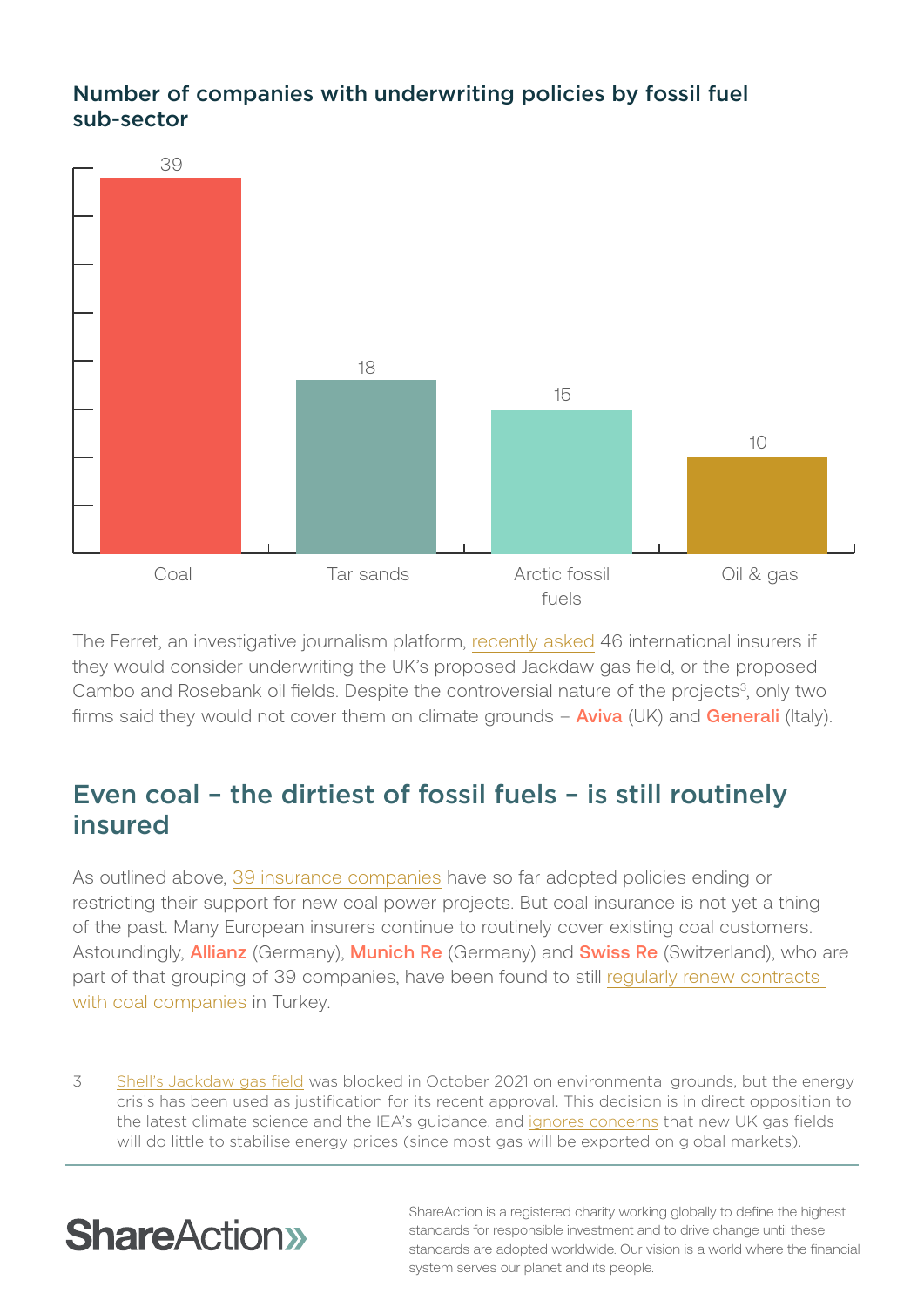Of the insurers with some form of coal restrictions in place, only half exclude companies which derive a significant share of their revenues or power output from coal (usually with a 30 per cent threshold), and only 14 insurers have committed to an actual phase-out of coal4. Lloyd's (UK) has stated that it is "not mandating" its insurers to comply with the coal policy it adopted in December 2020. So, whilst current coal exit policies – often the outcome of lengthy public pressure campaigns – are better than nothing, rigorous regulation is needed to align the entire insurance sector with a pathway to 1.5°C.

### Insure Our Future and ShareAction find NZIA members are not sustainability leaders

The table below compares data on six NZIA members ranked in both the Insure Our Future 2021 [scorecard](https://insureourfuture.co/wp-content/uploads/2021/11/2021-Insure-Our-Future-Scorecard.pdf) and ShareAction's 2021 ['Insuring Disaster' report.](https://api.shareaction.org/resources/reports/Insuring-Disaster.pdf) Whilst there are some discrepancies due to the differing methodologies used by the two organisations, both agree that even prominent members of the NZIA – who could be classified as leaders *relative to their competitors* – still have a long way to go if we want to safeguard a climate-safe future. **Munich Re** (Germany), one of the founding members of the NZIA, scored an appalling 1.8/10 and 1.6/10 on Fossil Fuel Insurance and Investment respectively according to Insure Our Future. **Aviva** (UK), a prominent NZIA member whose investors report ['strong progress' against](https://www.businessgreen.com/news/4050545/aviva-investors-claims-strong-progress-net-zero-ambitions) [its net zero ambitions,](https://www.businessgreen.com/news/4050545/aviva-investors-claims-strong-progress-net-zero-ambitions) scored a pitiful 0.1/10 for the sustainability of its fossil fuel investment, according to Insure Our Future. According to both Insure Our Future and ShareAction, no NZIA member scored above a 6.3/10.

| <b>Insurer</b><br>(NZIA<br>members) | <b>Insure Our Future ratings</b>     |                                       | <b>ShareAction ratings</b>                 |                                             |                                         |
|-------------------------------------|--------------------------------------|---------------------------------------|--------------------------------------------|---------------------------------------------|-----------------------------------------|
|                                     | Fossil fuel<br>insurance<br>$(0-10)$ | Fossil fuel<br>investment<br>$(0-10)$ | Climate<br>change<br>insurance<br>$(0-10)$ | Climate<br>change<br>investment<br>$(0-10)$ | Overall score<br>and rating<br>$(0-10)$ |
| <b>Allianz</b><br>(Germany)         | $4.7*$                               | 4.4                                   | $3.75 - 5$                                 | $5 - 6.25$                                  | 4.48                                    |
| Aviva<br>(UK)                       | 1.8                                  | O.1                                   | $5 - 6.25$                                 | $5 - 6.25$                                  | 4.33                                    |
| <b>AXA</b><br>(France)              | 4.6                                  | $5.4*$                                | $5 - 6.25$                                 | $5 - 6.25*$                                 | $4.75*$                                 |
| Generali<br>(Italy)                 | 2.6                                  | 2.9                                   | $5 - 6.25*$                                | $5 - 6.25$                                  | 2.95                                    |

4 Insure Our Future, Solutions For Our Climate (SFOC), '[Exposed: The Coal Insurers of Last Resort'](https://global.insure-our-future.com/wp-content/uploads/sites/2/2022/05/IOF-KEPCO-Briefing.pdf), June 2022

## **ShareAction**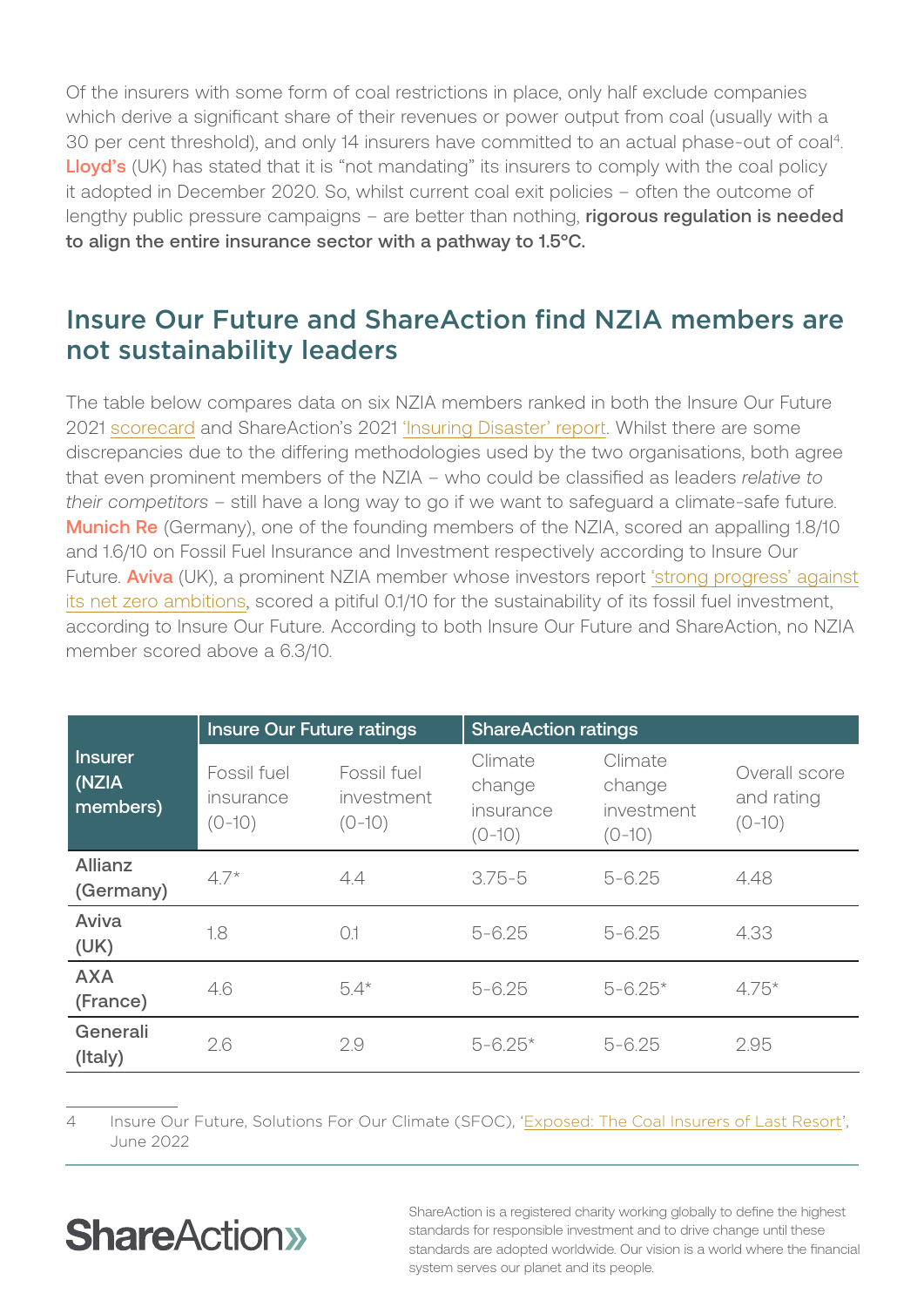| <b>Munich Re</b><br>(Germany) |     | 1.6 | 375-5    | -375-5   | 2.31 |
|-------------------------------|-----|-----|----------|----------|------|
| Swiss Re<br>(Switerland)      | 3.6 | 3.5 | 2.5-3.75 | 2.5-3.75 | 235  |

\*best score in the category

### Nearly a year on, some members have updated their policies to become more ambitious. But not at the pace required

The examples detailing NZIA members **Allianz** (Germany) and **Munich Re** (Germany) below are telling. They show that even those heralded to be climate leaders within the insurance sector are making progress that is too slow, with loopholes undermining the real impact of even the most comprehensive climate policies to date.



### Case Study Allianz

In April 2022 **Allianz** (Germany) adopted a new and more ambitious O&G policy covering conventional and unconventional O&G. Allianz will no longer provide direct insurance coverage for new oil and gas fields. The insurer will also refuse to insure new midstream (pipelines) and downstream (oil power plants) oil projects. However, major loopholes remain. First, Allianz's policy "falls short on gas" according to [German NGO Urgewald](https://twitter.com/urgewald/status/1520054923685249029). It does not rule out gas infrastructure like liquified natural gas terminals, gas plants and fracked gas, "all of which are devastating to the climate".

Second and most worryingly, Allianz will still allow the development of new gas fields "in special cases" for ["energy security emergency reasons](https://reclaimfinance.org/site/en/2022/05/05/oil-gas-allianz-elevates-the-bar-for-european-insurers/)". This is a slippery slope. The current energy crisis is being used to justify new O&G production, despite the IEA reaffirming that even in the current climate with increasing energy prices compounded by Russia's war in Ukraine, [there is no viable](https://api.shareaction.org/resources/reports/Fossil-Fuel-Financing_Policy-Briefing.pdf)  [argument for new O&G.](https://api.shareaction.org/resources/reports/Fossil-Fuel-Financing_Policy-Briefing.pdf)

In addition, Allianz doesn't have any exclusion policy explicitly targeting companies which are themselves planning and developing new O&G projects. Its policy targeting the company level, which will only apply from 2025 onwards, simply

## **ShareAction**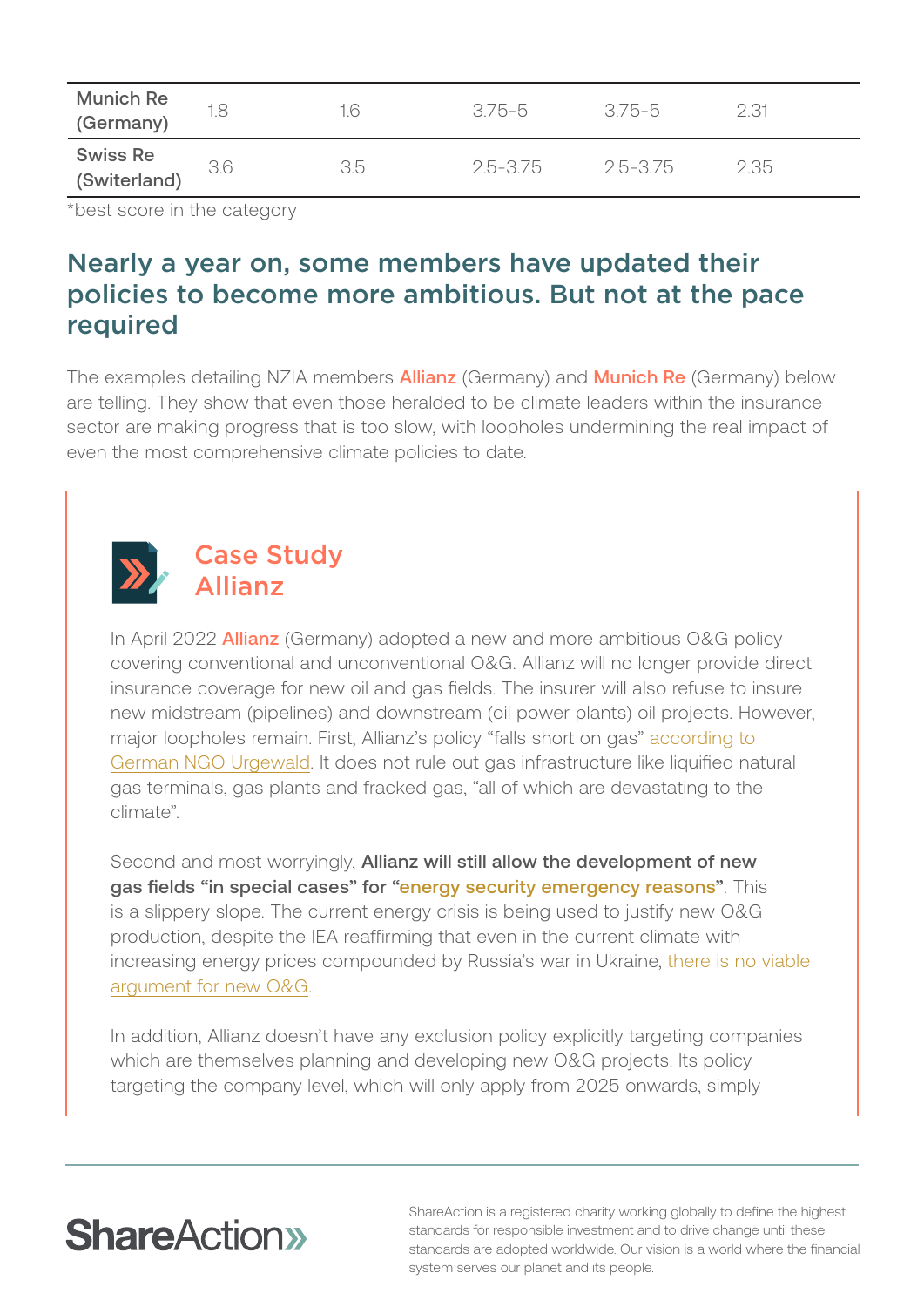consists of a partial exclusion of O&G companies based on their relative exposure. Allianz should go beyond this and firmly rule out coverage for companies with expansion plans. Finally, to be truly net-zero aligned, Allianz must adopt a phase-out strategy from all O&G insurance, with an intermediate step for unconventional oil and gas-related insurance by 2030.



### Case Study Munich Re

**Munich Re** (Germany), which promises its shareholders "higher earnings per share, [which are set to increase annually by ≥5 per cent on average by 2025"](https://www.munichre.com/en/company/munich-re-group-ambition-2025.html), doesn't show the same level of ambition regarding climate action – only seeking to reduce insured greenhouse gas emissions by five per cent *not annually*, but between 2020 and 20255.

Its updated policy in 2022 focuses on a partial exclusion of unconventional oil and gas. There is no commitment on fracking or ultra-deep water, and the exclusion of midstream projects only explicitly applies to tar sands<sup>6</sup>. Regarding expansion, "like [most insurers to this day, Munich Re doesn't have any exclusion policy explicitly](https://oilgaspolicytracker.org/ )  [targeting companies planning and developing new oil and gas projects"](https://oilgaspolicytracker.org/ ).

Ahead of the April 2022 AGM of **Munich Re**, community campaign group SumOfUs accused Munich Re of "[f](https://twitter.com/urgewald/status/1520054923685249029)[ueling climate change and an ever-increasing cycle of](https://twitter.com/SumOfUs/status/1519689326724059137)  [human misery](https://twitter.com/SumOfUs/status/1519689326724059137)" and circulated [a petition](https://actions.sumofus.org/a/the-insurance-monster-you-probably-never-heard-of) signed by over 34,000 people calling on the reinsurer to rule out insuring the East African Crude Oil Pipeline (EACOP) project – which it [eventually did](https://www.stopeacop.net/our-news/the-worlds-largest-insurer-munich-re-rejects-eacop) – and to publish a comprehensive oil and gas policy that excludes insuring or investing in any new oil and gas projects globally – which it still hasn't done.

<sup>6</sup> Munich Re's [stance on Arctic drilling](https://www.munichre.com/en/company/sustainability/news/2022/2022-01-17.html.html) uses wording that leaves room for interpretation, stating that they "will not accept stand-alone covers for Arctic oil and gas drilling activities including directly related infrastructure measures"



<sup>5</sup> In addition to this underwriting reduction target, Munich Re plans to reduce the "[net greenhouse](https://www.munichre.com/en/company/sustainability/news/2020/2020-12-09-news.html)  [gas emissions in its investment portfolio first by 25–29% between now and 2025](https://www.munichre.com/en/company/sustainability/news/2020/2020-12-09-news.html)" before aiming for net-zero emissions by 2050.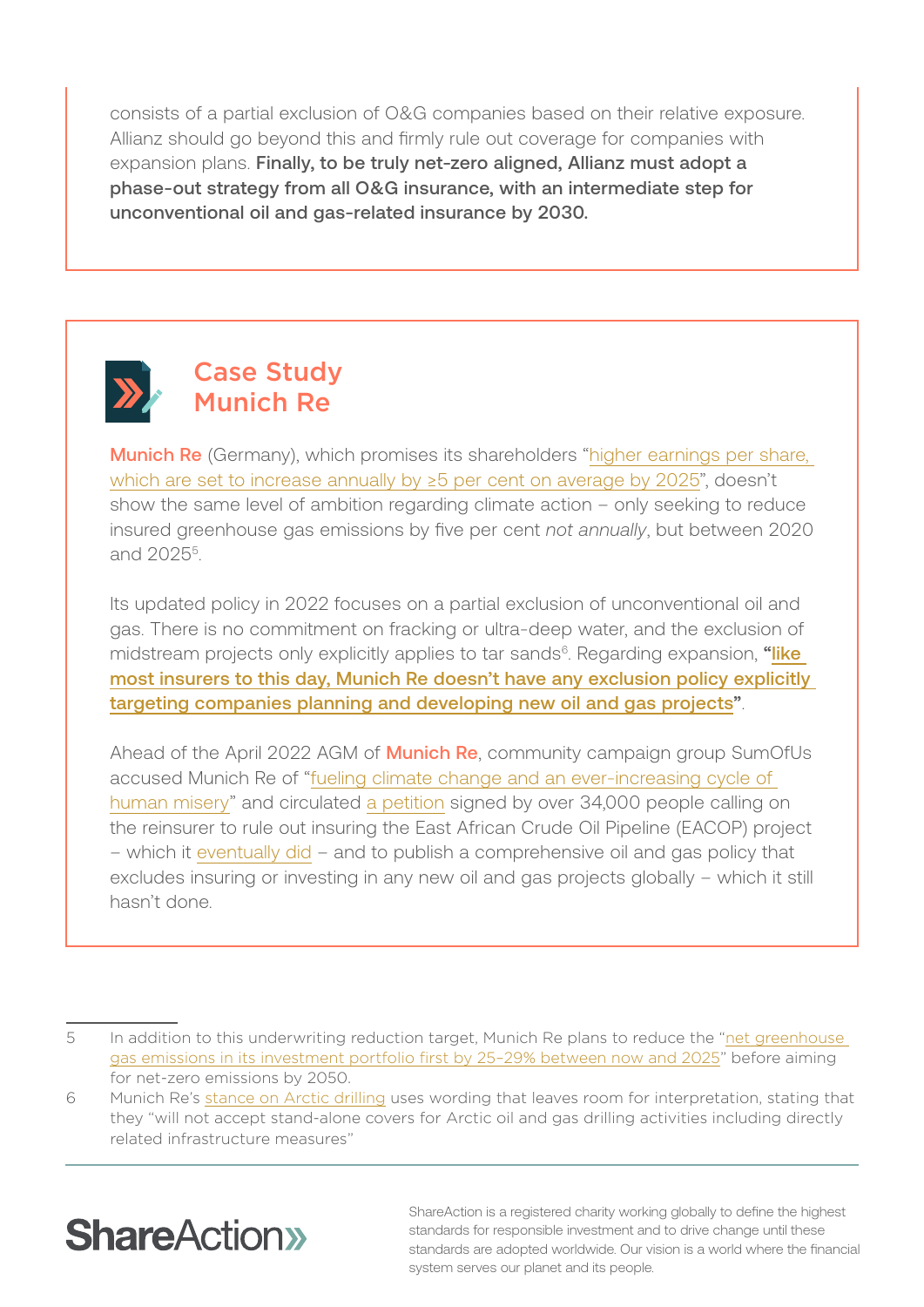Although the underwriting and investment policies that voluntary initiatives encourage are small steps in the right direction, they shouldn't distract us from the fact that concrete improvements are sluggish and hide ongoing large-scale pollution and damages that severely undermine efforts to transition to a low-carbon world.

It's time for policymakers to step in.

## Solvency II is an opportunity to design mandatory sustainability policies

The evidence is clear. By the standards of the IEA and latest [IPCC report,](https://www.ipcc.ch/report/ar6/wg2/) non-binding commitments and voluntary initiatives such as the NZIA are far from sufficient. They lack accountability mechanisms, leaving ample room for greenwashing practices that mean insurers can continue fuelling disastrous temperature pathways which overshoot net-zero.

#### Policymakers must step in to tackle irresponsible behaviour by the insurance industry.

Policymakers and regulators have a powerful role to play because they can set out legally binding requirements that will ensure all insurers abide by common principles and standards. Instead of relying on the time-bound goodwill of individual CEOs, policymakers must create a lasting level-playing field among all insurers, which will ensure that the whole sector plays its necessary and transformative role in the transition to a climate-safe world.

### Our recommendations to policymakers:

### 1. Increase capital requirements for assets that carry particularly high physical and transition risks, to safeguard against rising risks and incentivise investments aligned with a low-carbon transition

Following a basic risk management logic, the Basel Committee on Banking Supervision (the global standard setter for the regulation of banks) has recommended that the [one-for-one](https://shareaction.org/news/one-for-one-is-only-fair-time-for-banks-insurers-to-face-fossil-fuel-risks)  [capital requirements](https://shareaction.org/news/one-for-one-is-only-fair-time-for-banks-insurers-to-face-fossil-fuel-risks) be applied to certain cryptocurrencies' exposures. Applied to climate change exposure, such a rule would mean that for each euro/dollar that finances fossil fuels, banks and insurers should have a euro/dollar of their own funds held liable for potential losses.

This targeted and proportionate measure will thus only affect insurers that choose to invest in highly risky assets, such as fossil fuel-related assets. It is a [financial stability measure](https://www.finance-watch.org/publication/insuring-the-uninsurable/) that will allow insurers to have enough capital to absorb losses arising from the materialisation of climate change risks; this will therefore reduce the likelihood that taxpayers have to bail out

## **ShareAction**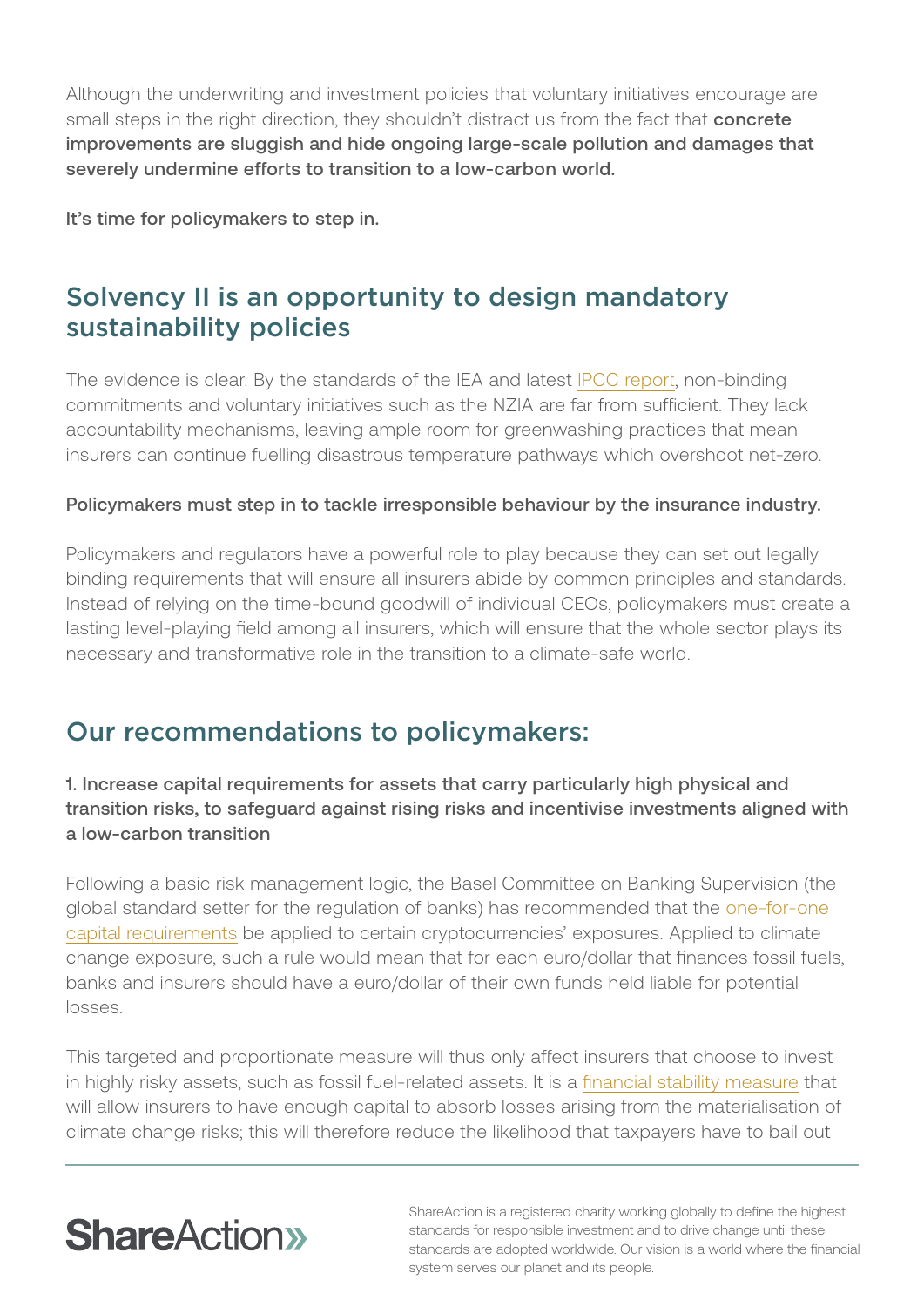insurers. At the same time, it will steer investments away from fossil fuels, as higher capital charges will effectively remove the artificial subsidy in the form of unwarranted low capital charges currently applied to fossil fuel assets.

As the European Economic and Social Committee [recently stated](https://www.eesc.europa.eu/en/news-media/news/stable-and-resilient-european-insurance-sector-could-contribute-much-more-green-and-digital-transition-and-covid-19), "sustainability goals must not be jeopardised by insufficient capital requirements that artificially turn highly polluting activities into profitable investments", and thus "where capital requirements are too low (for example, risks relating to climate change), they need to be increased to ensure the stability of the sector."

### 2. Mandate publication – and frequent regulatory scrutiny – of net zero transition plans

As this briefing has highlighted, voluntary initiatives alone cannot guarantee that all insurers are on the right path when it comes to combating climate change. It is high time that policymakers make it mandatory for insurers to publish detailed net-zero transition plans, making their underwriting and investment business models and strategies compatible with the limiting of global warming to 1.5°C with no or limited overshoot.

In addition, policymakers must regularly publicly scrutinise these plans. In the UK for the first time, we're seeing the Environmental Audit Committee question representatives from the Glasgow Financial Alliance for Net Zero on their progress to net zero – an important step in private sector accountability. Insurers should be brought before Select Committees in the UK, or monitored by EU members' national competent authorities or national parliaments annually to explain why their transition plans are adequate and to evidence the progress they've made, since this is in the public interest.

#### 3. Streamline the 'double materiality' approach in legislation for the insurance industry

It is increasingly regarded as good practice for insurers to consider how environmental factors constitute financial risks. But holding global warming to well under 1.5 degrees will require insurers to also assess how their own business operations and investments are impacting people and the planet.

Insurers' risk management systems and reporting practices should therefore take a double materiality approach, i.e. consider also the wider social and environmental impacts of their underwriting and investment activities. That way, insurers will be able to take adequate steps to mitigate any negative impacts, and external stakeholders will better be able to hold insurers accountable.

#### 4. Require rigorous stewardship policies for investments and underwriting

[Evidence shows](https://journals.sagepub.com/doi/full/10.1177/1086026620919202) that one of the most impactful tools available to investors is engagement